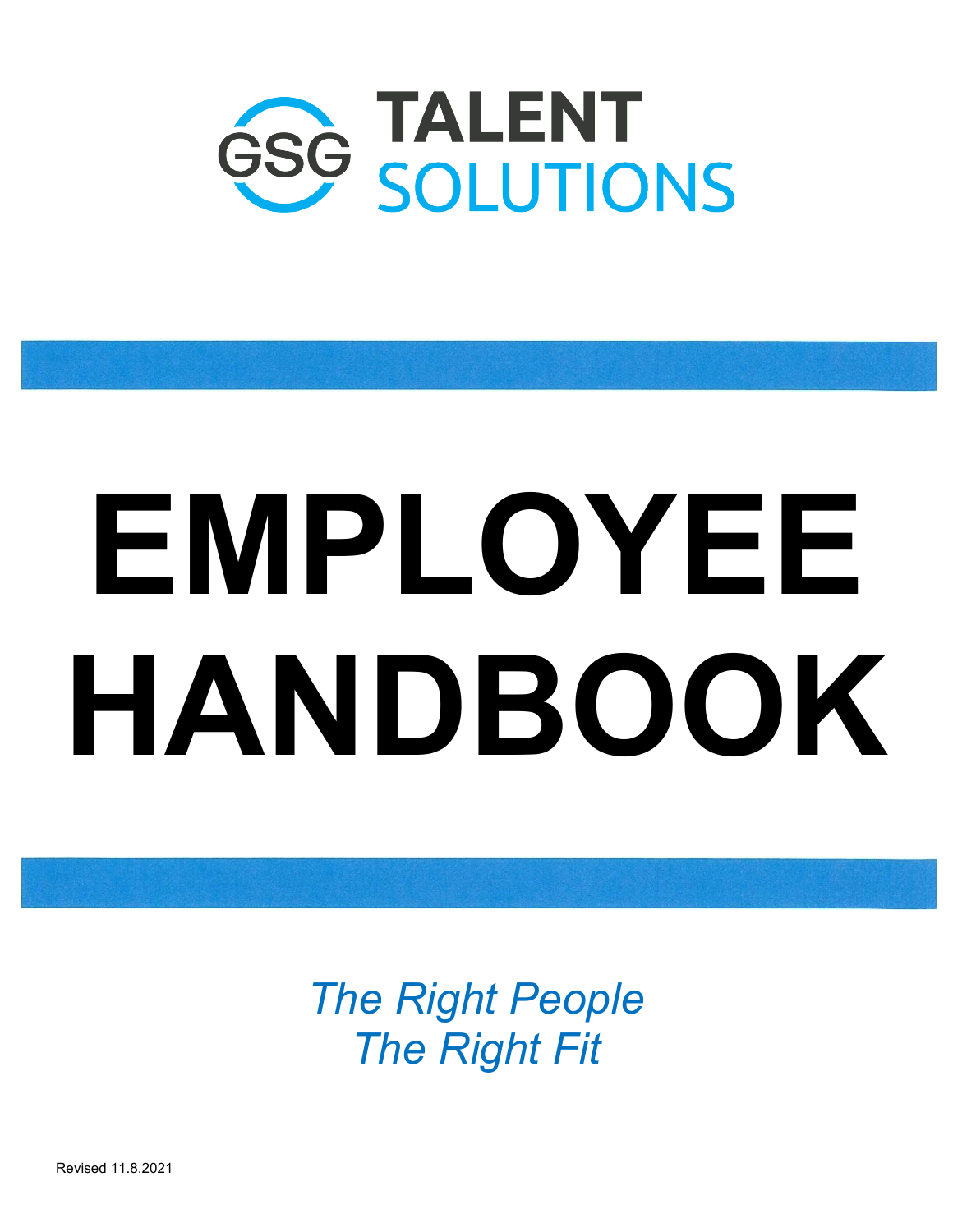

## **Table of Contents**

| Welcome |  |
|---------|--|
|         |  |
|         |  |
|         |  |
|         |  |
|         |  |
|         |  |
|         |  |
|         |  |
|         |  |
|         |  |
|         |  |
|         |  |
|         |  |
|         |  |
|         |  |
|         |  |
|         |  |
|         |  |
|         |  |
|         |  |
|         |  |
|         |  |
|         |  |
|         |  |
|         |  |
|         |  |
|         |  |
|         |  |
|         |  |
|         |  |
|         |  |
|         |  |
|         |  |
|         |  |
|         |  |
|         |  |
|         |  |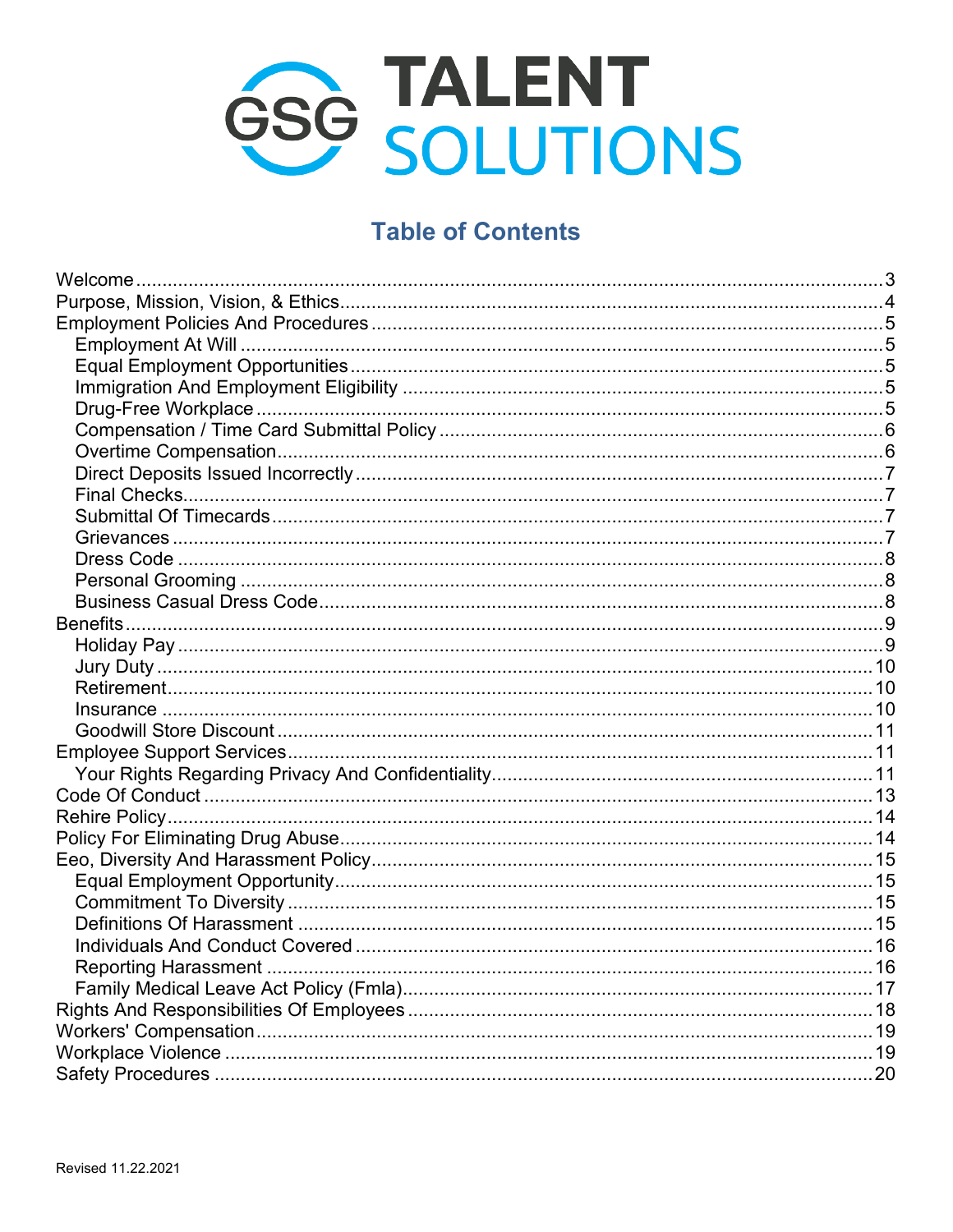# **WELCOME**

### **Congratulations on joining the GSG Talent Solutions Team!**

<span id="page-2-0"></span>Outlined below is a brief description of the types of services available to GSG Talent Solutions (GSG) employees.

### STAFF QUALIFICATIONS AND SERVICES

Our staff has extensive experience in recruiting, staffing, business development, and career case management. Our Employee Support Specialists are dedicated to assisting GSG applicants and team members navigate their unique path to success. GSG Team Members are eligible for services accessible through the confidential GSG Talent Solutions Employee Support program or, we can provide referrals to external community services that can provide supplemental assistance. GSG Team Members may also access the full spectrum of Goodwill Central Texas resources including career case management, support services, and educational opportunities through The Goodwill Excel Center and the Goodwill Career & Technical Academy. All these services are provided at NO cost to the Team Member. GSG Talent Solutions believes our team members are our greatest resource and goes above and beyond other staffing firms to support our team. Additionally, GSG provides opportunities for increased assignments and pay with successful team member performance.

### CUSTOMER SERVICE INITIATIVE

We are committed to meeting our mission through respectful and courteous customer service for everyone. Our staff is committed to:

- Speaking in a courteous, professional manner.
- Treating everyone with the utmost respect.
- Maintaining a fair, open, and honest assessment of a candidate's skills.
- Providing feedback to help improve skills, presentation, and job opportunities.
- Being transparent with what we are and are not capable of providing for both our candidates and customers.

We value your feedback. Team members and customers may fill out a satisfaction survey by using the link in our monthly emails or at any time by visiting [http://bit.ly/reviewgsg.](http://bit.ly/reviewgsg) This link can also be found in the email signature of any GSG Staff Member.

**Austin Branch Memphis Branch** Office Hours: Monday – Friday 8am to 5pm Office Hours: Monday – Friday 8am to 5pm 1015 Norwood Park Blvd. Austin, Texas 78753 6635 Quince Rd Suite 109, Memphis, TN 38119 Main: (512) 637-7106 Main: (901) 729-9364

### **GSG TALENT SOLUTIONS**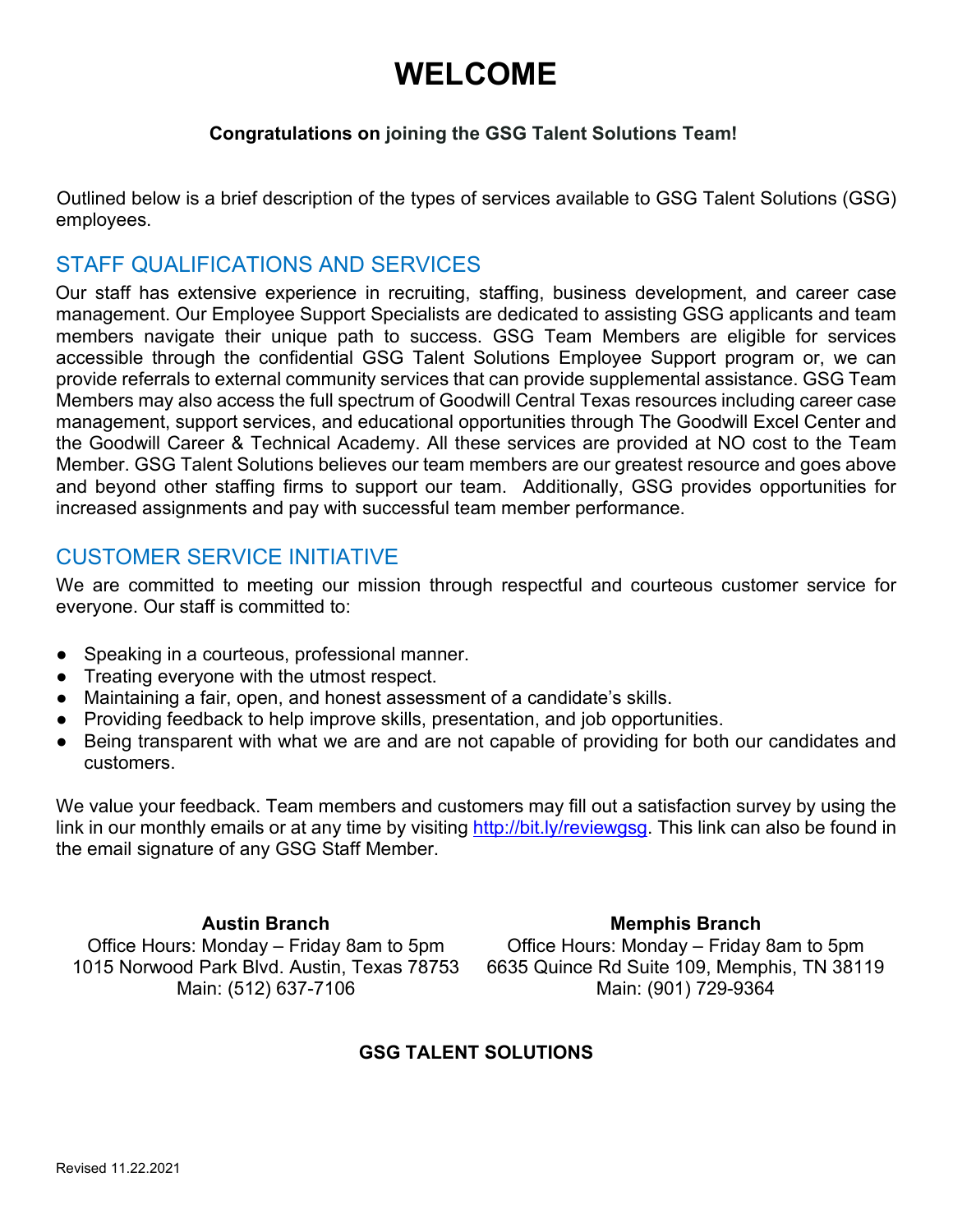# **PURPOSE, MISSION, VISION, & ETHICS**

<span id="page-3-0"></span>GSG Talent Solutions (GSG) is a subsidiary of Goodwill Central Texas. Below is a brief overview of our history, our mission, and the expectations of our team members.

### OUR PURPOSE

GSG Talent Solutions is a staffing agency that specializes in connecting people facing challenges to sustainable employment to work. In 1995, Goodwill Central Texas piloted a program with State of Texas, placing people with disabilities or other obstacles to employment into jobs – and GSG Talent Solutions was established. The pilot experienced such tremendous success that the program expanded statewide in 1999. Today, GSG is one of the largest staffing firms in Austin and offers job opportunities to anyone needing employment assistance with both state agencies and private sector businesses.

### OUR MISSION

Transforming generations by empowering people through education, career training, and work. We are committed to placing people into jobs that match their career goals and empowering them to be successful.

### OUR VISION

We provide more than staffing. We provide Solutions. We are the premier provider of staffing solutions.

### **ETHICS**

We strive to operate in an ethical manner, dealing honestly with our customers and our employees so that job orders are matched with the most qualified person available. We monitor our team members' performance and the environment in which they work to ensure that both are conducive to safety and excellence.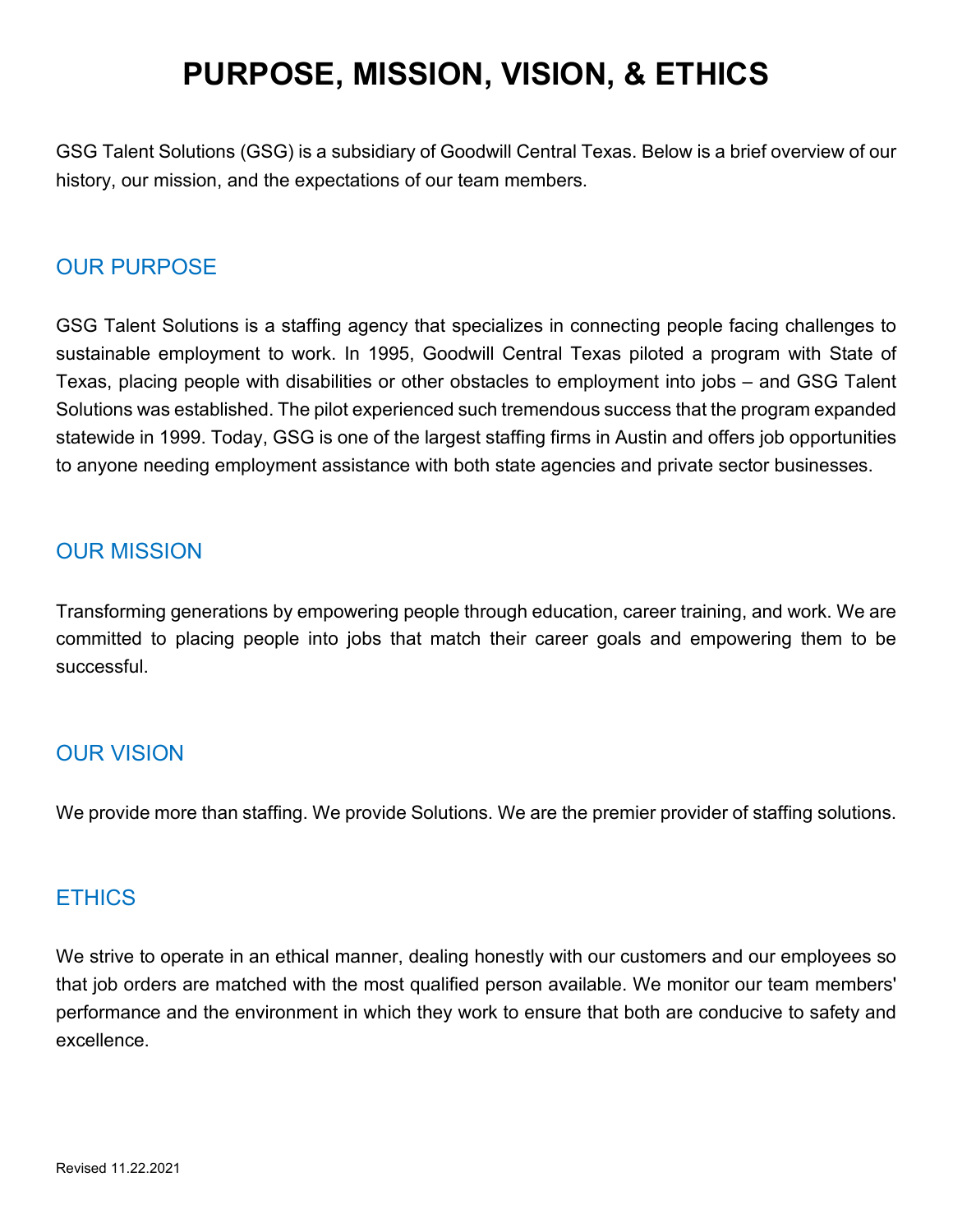# **EMPLOYMENT POLICIES AND PROCEDURES**

### <span id="page-4-1"></span><span id="page-4-0"></span>EMPLOYMENT AT WILL

Employment at GSG Talent Solutions is on an at-will basis. This means that either our employee or the company may terminate the employment relationship at any time, for any reason, with or without notice. Nothing in this employee handbook is intended to or creates an employment agreement, either express or implied. Nothing in this handbook is intended to interfere with, restrain, or prevent concerted activity as protected by the National Labor Relations Act.

### <span id="page-4-2"></span>EQUAL EMPLOYMENT OPPORTUNITIES

GSG Talent Solutions is an Equal Opportunity Employer. GSG Talent Solutions complies with laws governing nondiscrimination in employment, training, promotion, transfer, termination, and pay. GSG Talent Solutions will proactively seek qualified candidates with disabilities and/or obstacles to employment for opportunities.

GSG Talent Solutions will not discriminate against individuals with disabilities concerning terms, conditions, and privileges of employment. GSG Talent Solutions will make every effort to provide reasonable accommodations when necessary.

### <span id="page-4-3"></span>IMMIGRATION AND EMPLOYMENT ELIGIBILITY

In compliance with the Immigration Reform and Control Act of 1986, GSG Talent Solutions employees must demonstrate they are authorized to work in the United States within three days of hire and prior to placement. All individuals will be required to submit proof of their identity and employment authorization. Employees will also be required to complete Form I-9 and attest the information and documents provided are accurate, valid, and genuine.

All new employee I-9 data will be processed through the Department of Homeland Security (DHS) e-Verify system to ensure the accuracy and validity of the data provided. If employees are authorized to work in this country for a limited period of time, then before the expiration of that period, the employee will be required to submit proof of their continuing employment authorization in order to remain employed by GSG Talent Solutions.

### <span id="page-4-4"></span>DRUG-FREE WORKPLACE

In compliance with the Drug Free Workplace Act of 1988, the use of a controlled substance is inconsistent with the behavior expected of employees, future employees, and visitors to our locations. The abuse of controlled substances creates unacceptable safety risks and undermines the company's ability to operate effectively and efficiently. GSG Talent Solutions has a detailed substance abuse policy that is included in this handbook. Please contact your GSG Talent Solutions recruiter if any questions arise concerning this policy.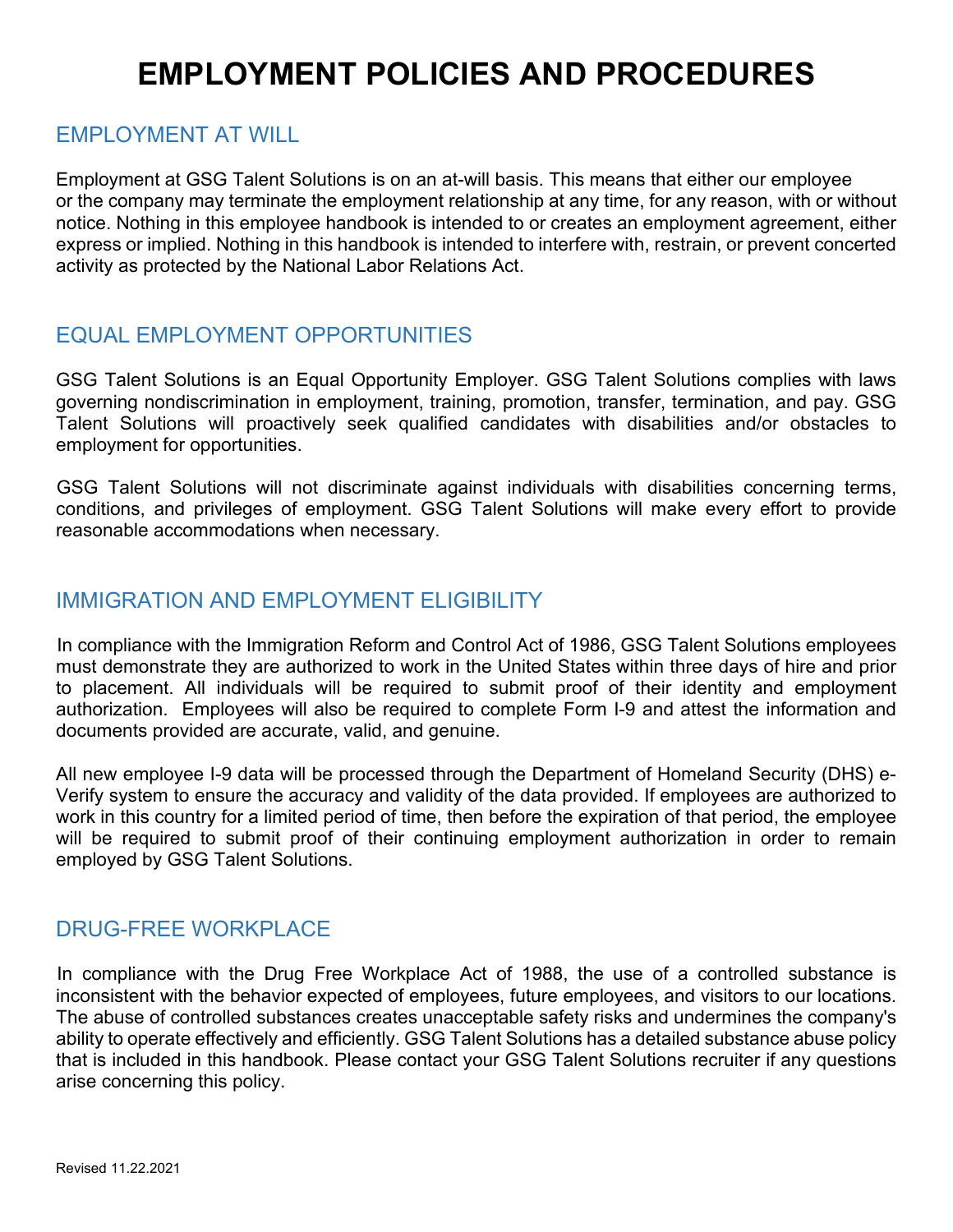### <span id="page-5-0"></span>COMPENSATION / TIMECARD SUBMITTAL POLICY

Employees of GSG Talent Solutions are paid weekly, on the Friday following the week ending date of the timecard submitted. If that Friday is a GSG Talent Solutions, Goodwill Central Texas, or State holiday, every effort will be made to have checks issued on the last regular business day preceding the holiday.

Employees are paid for the reported and approved hours worked. Employees are responsible for reporting their hours worked in a timely manner to ensure an accurate payroll. All employees using the online timesheet system must submit time no later than 10:00 AM every Monday (unless otherwise instructed). Managers are also expected to approve timesheets by close of business the same day.

Employees who are using paper timesheets must do so by 12:00 PM every Monday. Employees must submit time before leaving work on the last workday of each week.

GSG Talent Solutions will pay its employees either through direct deposit into an employee's account or through a Pay Card. **All employees must choose one of these options during the onboarding process.** With direct deposit, an employee's paycheck is deposited directly into the checking or savings account of his/her choice. Forms for electing direct deposit or the Pay Card will be given out during onboarding and the employee must complete the forms within the first three days of employment.

### <span id="page-5-1"></span>OVERTIME COMPENSATION

In compliance with state and federal laws, overtime is paid to non-exempt employees for all hours worked in excess of 40 in a work week, beginning on Monday and ending on Sunday. Overtime is paid at a rate of 1.5 times your base hourly rate of pay. Hours worked means time actually spent on the job. Unpaid leave, holidays, or any other time away from work are not considered hours worked for the purpose of calculating overtime.

For employees working on state contracts, employees are not allowed to work overtime, unless overtime is included on a purchase order and is otherwise approved by GSG Leadership.

### **Payroll Deductions**

GSG Talent Solutions is required by law to make proper deductions from your earnings on your behalf. The following mandatory deductions are made until the maximum amount is reached:

- Federal Income Tax Withholdings (Based on the number of exemptions on your W-4 form)
- FICA (Social Security)
- **Medicare**

No money is ever deducted from your pay unless we are required by law to deduct it, or you have provided written authorization for GSG Talent Solutions to make deductions. If an employee believes that an improper deduction has been taken from his or her pay, the employee should immediately report the deduction to his/her recruiter. The report will be promptly investigated and if it is found that an improper deduction has been made, GSG Talent Solutions will reimburse the employee for the improper deduction.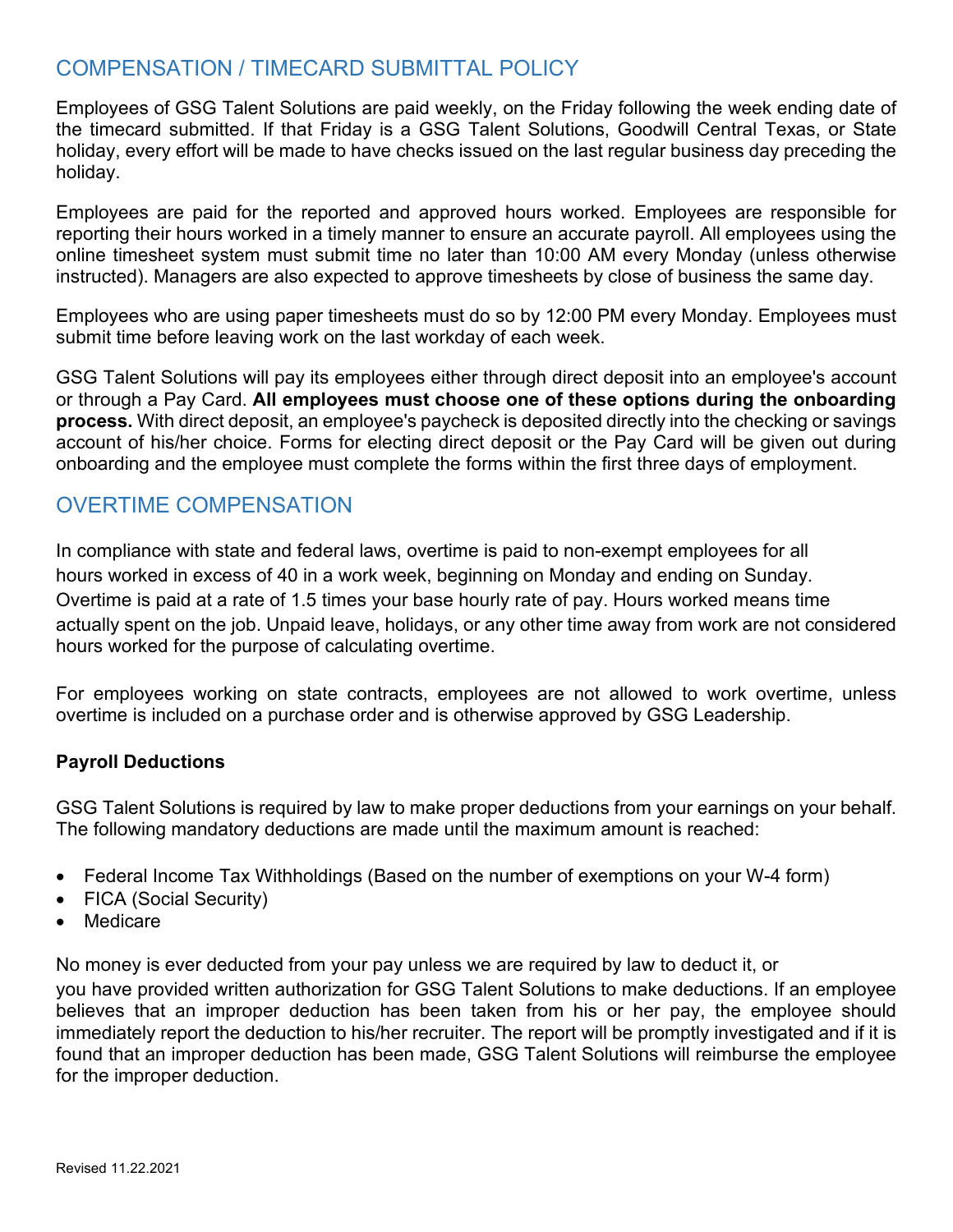### <span id="page-6-0"></span>DIRECT DEPOSITS ISSUED INCORRECTLY

If the amount of pay issued is incorrect, it is the responsibility of the employee to notify the GSG Payroll Team immediately. Email any questions, concerns, or changes of address to **[payroll@gsgtalentsolutions.com](mailto:payroll@gsgtalentsolutions.com)**

If direct deposit items are returned because of invalid account information or because the account is closed, the paycheck will not be reissued until the original direct deposit funds have been returned to GSG Talent Solutions from the bank. After a check is returned, direct deposit will be cancelled, and paychecks will be issued to a pay card until new or corrected account information is provided.

### <span id="page-6-1"></span>FINAL CHECKS

Employees who are terminated will be paid their final check no later than the sixth calendar day, following the date of discharge. For employees who have voluntarily left GSG employment, final paychecks will be received on the next regularly scheduled payday.

### <span id="page-6-2"></span>SUBMITTAL OF TIMECARDS

Hours worked are to be submitted using the approved method of reporting time. While most employees will be using the online time and attendance system, some worksites may require the use of hard copy timecards.

Hours worked must be approved by the manager at the site where the employee is working. If using a hard copy timecard, this approval must be part of the submitted timecard.

If the customer in which you are placed requires paper time sheets and does not otherwise use the online time and attendance system for payroll, you may drop off your time cards in person during regular business hours at the Goodwill Community Center reception desk, located at 1015 Norwood Park Blvd, Austin, Texas, 78753.

### <span id="page-6-3"></span>**GRIEVANCES**

Employees should bring any work-related problems and concerns to the attention of GSG Talent Solutions as soon as possible.

- 1. Present your grievance in writing to your recruiter or a member of GSG Leadership. Contact your recruiter to request a copy of the GSG Talent Solutions Grievance Form, then complete, and submit your form to your recruiter.
- 2. If your grievance is not resolved within five working days, you may present your grievance in writing to the GSG Talent Solutions Director of Operations. Call GSG Talent Solutions at (512) 637-7106 for more contact information
- 3. If your grievance has still not been resolved within five additional working days after following step 2 above, you may present the grievance in writing to the Vice President of GSG Talent Solutions. The Vice President of GSG Talent Solutions, or their authorized delegate, will review the grievance and make a final decision.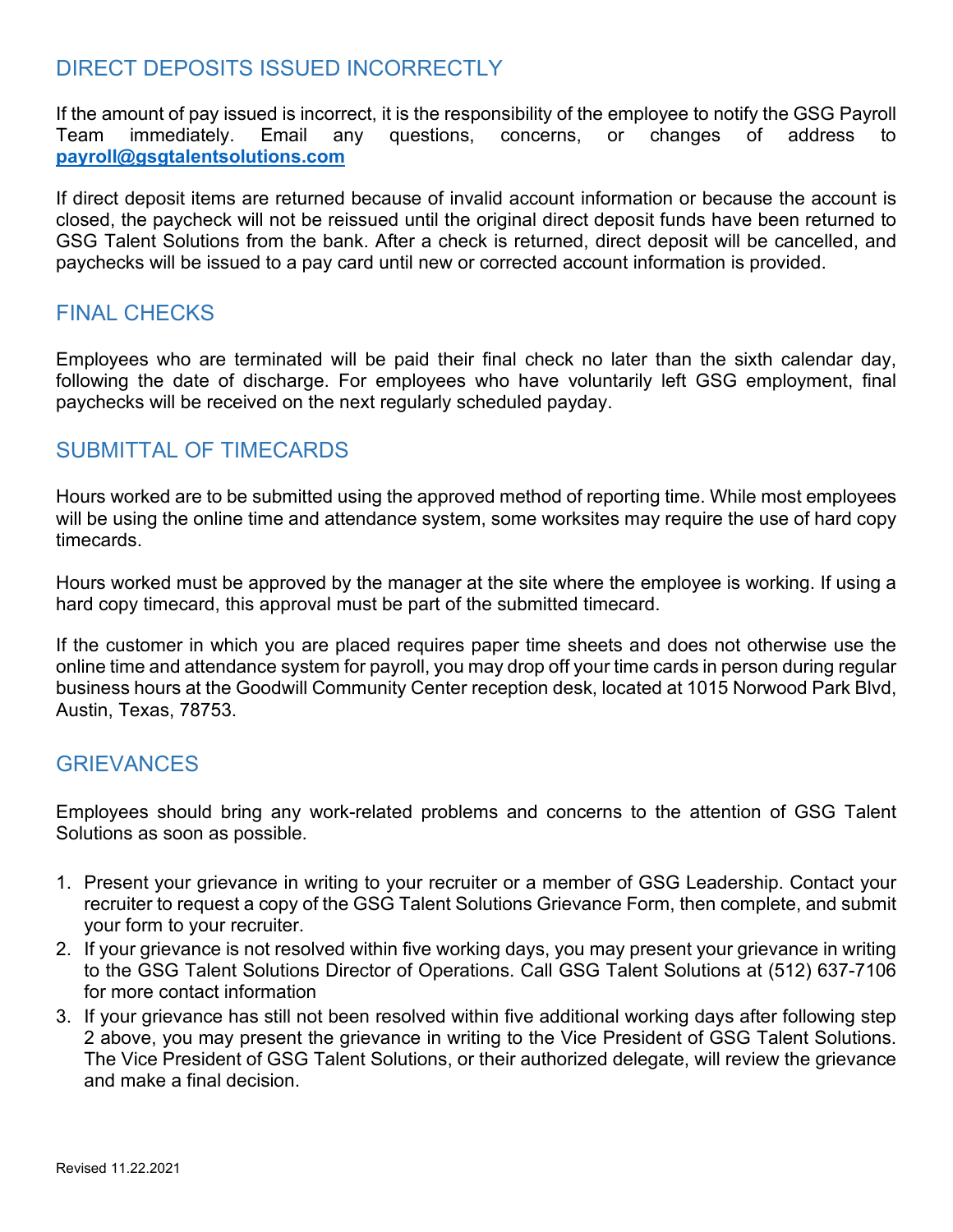### <span id="page-7-0"></span>DRESS CODE

The actions and professional appearance of GSG Talent Solutions employees reflect on GSG Talent Solutions and contribute to the favorable impression of GSG Talent Solutions throughout the community. The GSG Talent Solutions Dress Code provides guidance regarding appropriate attire and appearance depending on your work location.

The GSG Talent Solutions expectation is that employees will make their best effort to foster positive relationships with the community by presenting themselves in a professional and trustworthy manner. The dress code allows for a wide range of options; there are a few clothing options that are specifically designated as inappropriate for work at GSG Talent Solutions.

### INAPPROPRIATE

- Any jewelry or clothing item that presents a safety hazard
- Open toed shoes/heels in non-office environments
- Exposed undergarments
- Headwear (except where appropriate and as otherwise required by law)
- Torn, discolored, or tattered attire

### <span id="page-7-1"></span>PERSONAL GROOMING

Personal Grooming expectations include everything from personal hygiene to body art to clothing maintenance.

- Employees shall maintain a personal grooming regimen to avoid overpowering personal odors, including cologne and perfume.
- Employees are expected to wear appropriate undergarments, including appropriate support garments. Clothing that reveals undergarments is inappropriate at GSG Talent Solutions.
- Employees may not have visible tattoos that contain nudity, profanity, gang insignias, or racial/ethnically offensive language.
- Torn, discolored or tattered clothing is not acceptable work attire.
- Clothing shall fit properly and allow the full range of motions required to perform the essential functions of the job.

### <span id="page-7-2"></span>BUSINESS CASUAL DRESS CODE

Employees working in a professional setting will be expected to comply with the following minimum guidelines.

- Dresses and skirts shall be hemmed to a modest length of not more than 3 inches above the knee.
- Dresses, sweaters, blouses and shirts shall be of sufficient length to cover the midriff and fit properly.
- Suits, blazers, vests, and pants in business suitable fabrics.
- Jeans may be worn with appropriate business casual tops.
- Any type of business shoe, including dress sandals.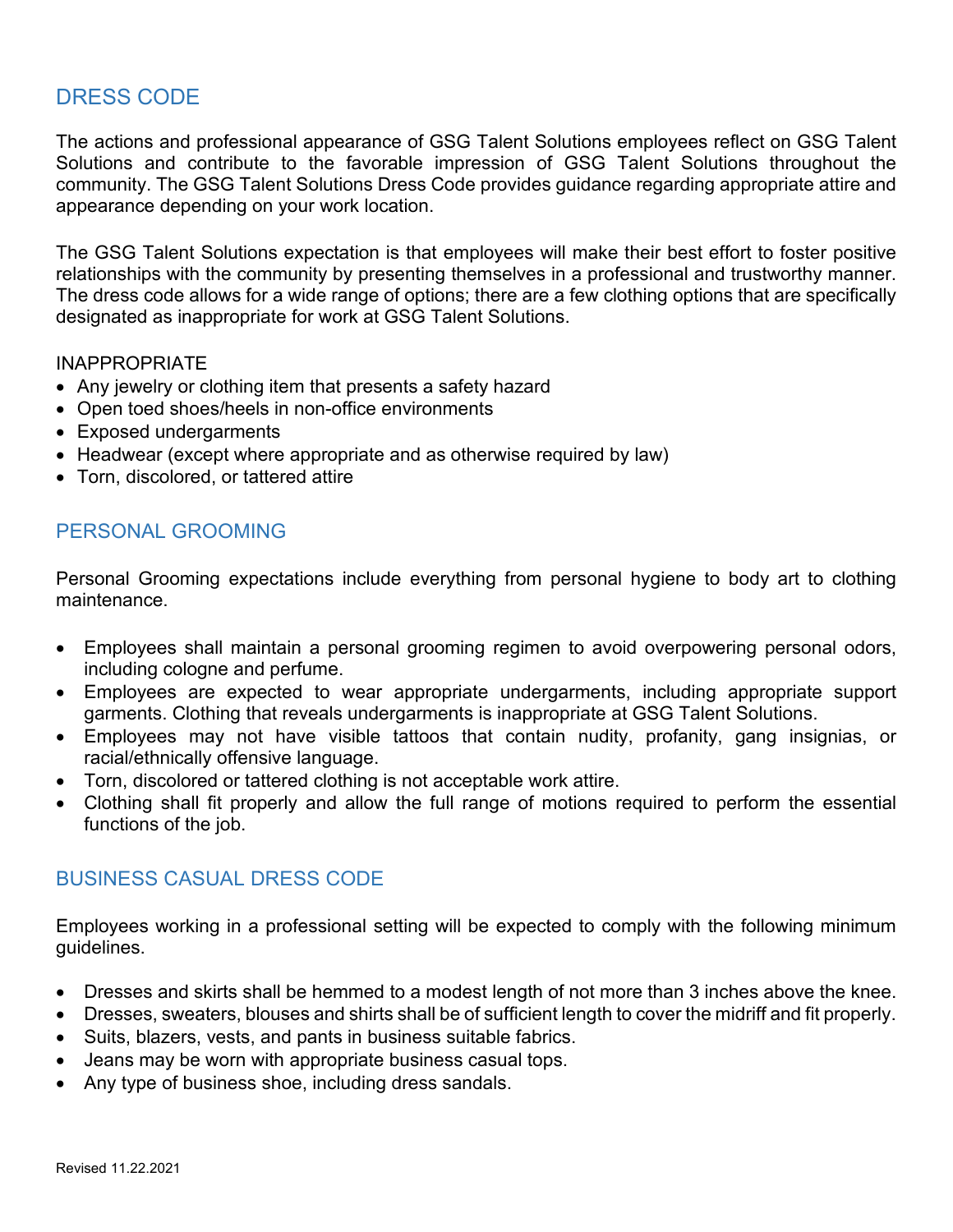# **BENEFITS**

<span id="page-8-0"></span>Being a part of the GSG Talent Solutions (GSG) Team means you have access to the Goodwill Central Texas benefit program.

### <span id="page-8-1"></span>HOLIDAY PAY

The following holidays will be observed by GSG Talent Solutions:

- New Year's Day
- Memorial Day
- Labor Day
- Thanksgiving Day
- Friday after Thanksgiving Day
- Christmas Day

To qualify for holiday pay, employees must have:

- Worked 500 consecutive hours in the 16 weeks directly preceding the holiday.
- Worked 80 hours or more in the 2 weeks preceding the holiday.

Holiday pay is paid at the regular pay rate. Holiday pay is for eight hours. If the employee is on an assignment where the client is requiring them to work on a GSG paid holiday, the employee will receive pay for the hours worked as well as eight hours of Holiday pay. To be eligible, an employee must also work the last scheduled day directly prior to and after the holiday. Holidays that fall on Saturdays or Sundays are ineligible for holiday pay unless Saturdays and Sundays are regularly scheduled workdays. Holiday hours worked will be paid at your regular rate. Holiday pay does not count towards overtime.

GSG Talent Solutions performs routine mass audits to determine Holiday Pay eligibility. We do not perform individual time audits on demand.

If you wish to take time off in conjunction with a paid holiday:

- It must be approved by your on-site supervisor in advance.
- An email confirming approval must be sent to your GSG Talent Solutions Recruiter or Payroll Administrator BEFORE payroll for the holiday is processed

Currently, all States Outside of Texas are on a State-by-State basis.

**NOTE:** Taking days off in conjunction with a paid holiday without advanced supervisor's approval will revoke your holiday pay. Failure to provide documentation of advanced approval to GSG before the holiday can result in your holiday pay being delayed.

If you have any additional questions, please contact the GSG Payroll Specialist at [payroll@gsgtalentsolutions.com](mailto:payroll@gsgtalentsolutions.com) or Direct/Text/Fax at (512) 637-7533.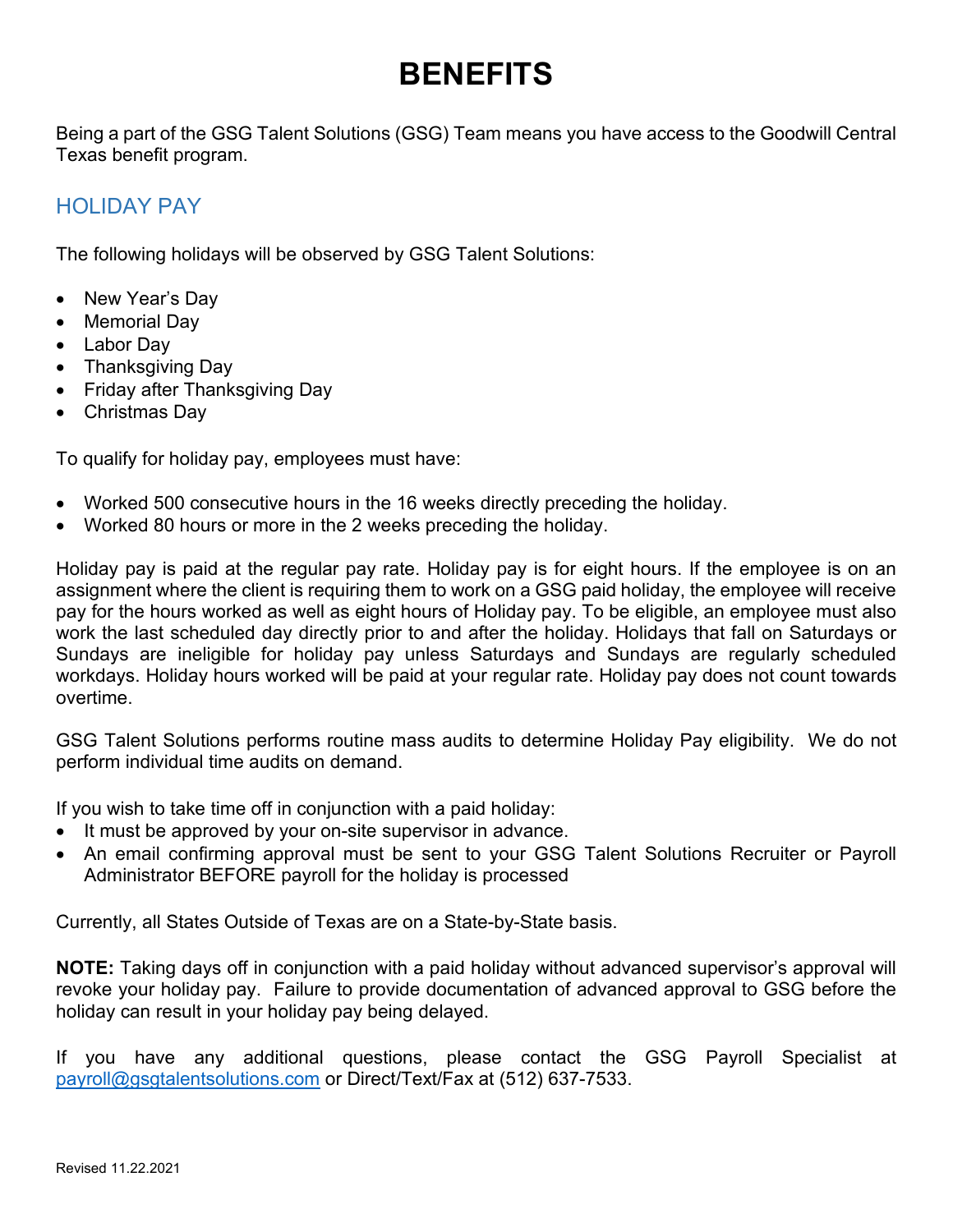### <span id="page-9-0"></span>JURY DUTY

Employees must notify their GSG recruiter and their on-site supervisor upon receipt of a jury summons, and subsequent notice of selection to serve as a juror. Employees are required to be at work on days or partial days when not required to report to jury duty. Failure to report to work on these days revokes the employee's eligibility to receive pay for jury duty. Employees providing this community service will receive their regular rate of pay provided they submit proof of the jury duty request to GSG Talent Solutions. Pay is eight hours per day, up to three days. GSG Talent Solutions leadership must approve employee jury duty leave and all absences due to jury duty must be documented. Employees must send their request via email to their recruiter about the days and number of hours for jury duty pay, along with documentation from the court that proves jury duty was completed. Employees will not be paid for time absent from work when they are personally involved in a civil or criminal proceeding.

### <span id="page-9-1"></span>RETIREMENT

A tax-deferred 403(b) retirement plan and/or post-tax Roth Account, an employer-sponsored retirement account that allows an employee to dedicate a percentage of their pre-tax salary to a retirement account. Retirement funds can be invested in a range of stocks, bonds, mutual funds; and is available to all employees at the time of hire. Participants must be at least 21 years old to contribute to the plan. Please note – this is not a regular savings account and any amount withdrawn from the retirement account is subject to the applicable taxes and penalties. All employees must fill out the election form, even if they do not participate. Employees can make decisions regarding the investments of their 403(b) and/or Roth Account assets, including directing the investment options of their contributions. There are several different fund options, including but not limited to; the stock market, fixed, money market, and bond funds. We partner with an independent financial advisor company available to assist you in making decisions to maximize your current and future earnings. All contributions made by employees are always fully vested (owned by the participant).

### <span id="page-9-2"></span>**INSURANCE**

Employees who work an average of 30 hours per week are eligible to sign up for health insurance benefits after 60 days of employment. If an employee qualifies for insurance benefits, they will receive a notice by email, and information will be sent about the various insurance plans offered. If an employee elects coverage, premiums will be automatically deducted from their weekly paychecks. If an employee's assignment ends, they will be responsible for making premium payments directly to GSG Talent Solutions in order to keep benefits active. Failure to pay these premiums will result in termination of benefits.

GSG Talent Solutions/Goodwill Industries of Central Texas reserves the right to modify or change benefit offerings at any time.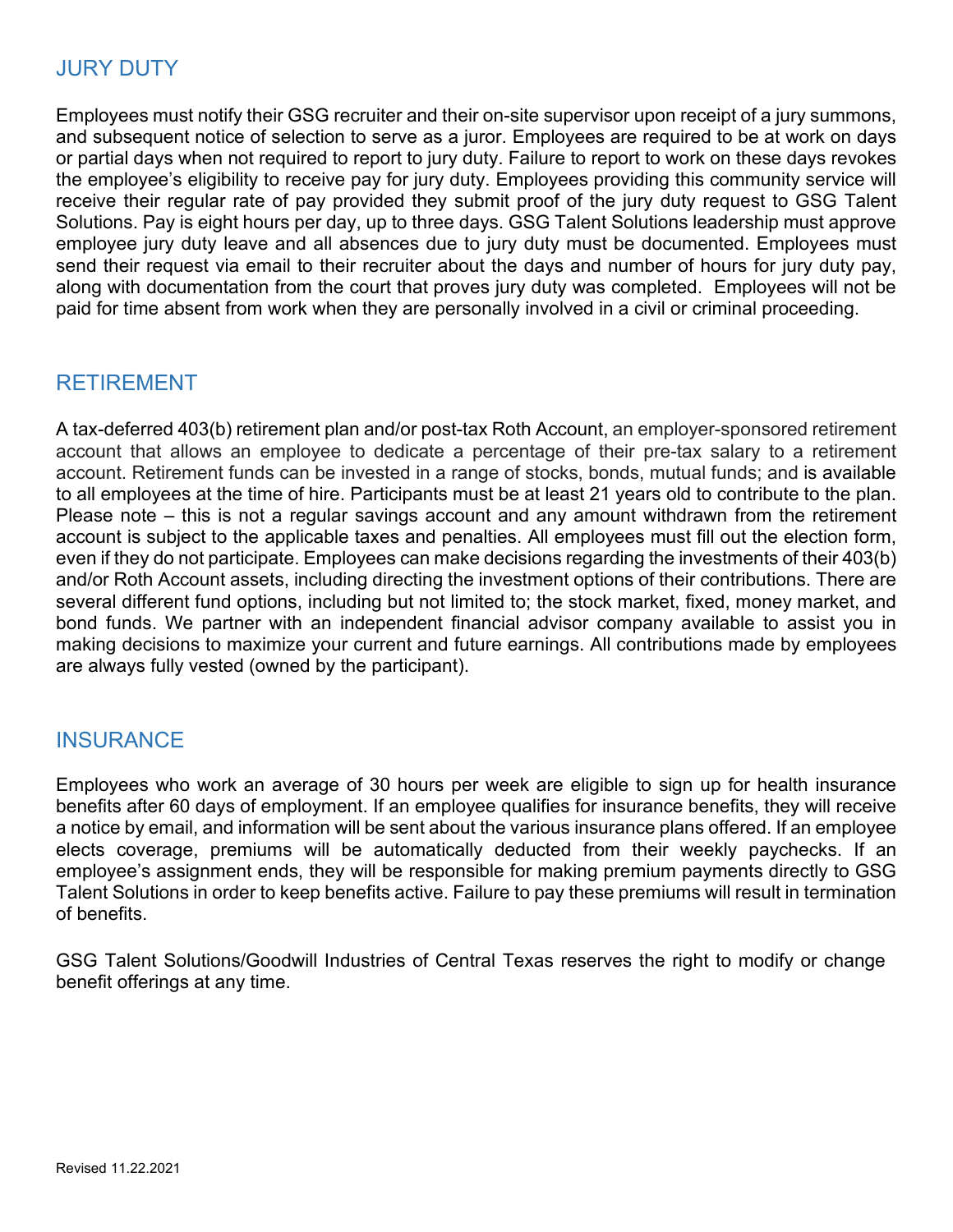<span id="page-10-0"></span>**Goodwill store discounts are only applicable to the Central Texas region**. Goodwill Central Texas is not affiliated with any other Goodwill outside the territory of Central Texas.

If you live in the central Texas region, as an employee, you can qualify for a 25% discount at all Goodwill Central Texas stores after you have received your first paycheck. Listed below are the rules to utilize the employee discount:

- Employee must present a company paycheck stub and valid picture I.D. to receive the discount. The paycheck stub must be dated within 4 weeks of purchase date to obtain the discount.
- Payroll deductions are not available for store purchases for temporary employees.
- Employees who have either been terminated or have resigned their position with GSG Talent Solutions are not eligible for the employee discount.
- An employee's family or relatives are not eligible for the 25% discount.
- The 25% discount applies to donated goods only; the discount does not apply to bid items, new items, food, or snacks.
- All employee transactions must be rung by a member of store management. Please advise the associate that you need a member of the management team to ring your transaction when you approach the register with your items.
- Purchases must be paid in full at the time of purchase.
- <span id="page-10-1"></span>• Purchases may be made by cash, debit/credit card, or Goodwill gift card.

# **EMPLOYEE SUPPORT SERVICES**

### <span id="page-10-2"></span>YOUR RIGHTS REGARDING PRIVACY AND CONFIDENTIALITY

Employee Support Services is required to provide you with this information and to obtain your signature to acknowledge that you have read and understood this form. The Employee Support Services representative will answer any questions you may have. The information you provide is private and confidential to the extent required by state and federal laws. This includes phone calls, text messages, appointments, e-mails, and written communication.

Although your information is private, there are limits to the guarantee of confidentiality. There are a few narrow exceptions to confidentiality which are put in place to protect you and others. We are required by law, and this policy, to reveal information shared during our meetings or discussions to other persons or agencies without your permission when one or more of the following situations occur:

- To regulatory agency personnel in cases of reasonable suspicion of abuse or neglect of a minor or dependent adult
- To law enforcement and/or medical personnel in emergency cases of threat or actual harm to yourself or another person(s)
- Under subpoena or court order

If disclosure of confidential information becomes necessary, only the information necessary to protect you and/or another person will be released.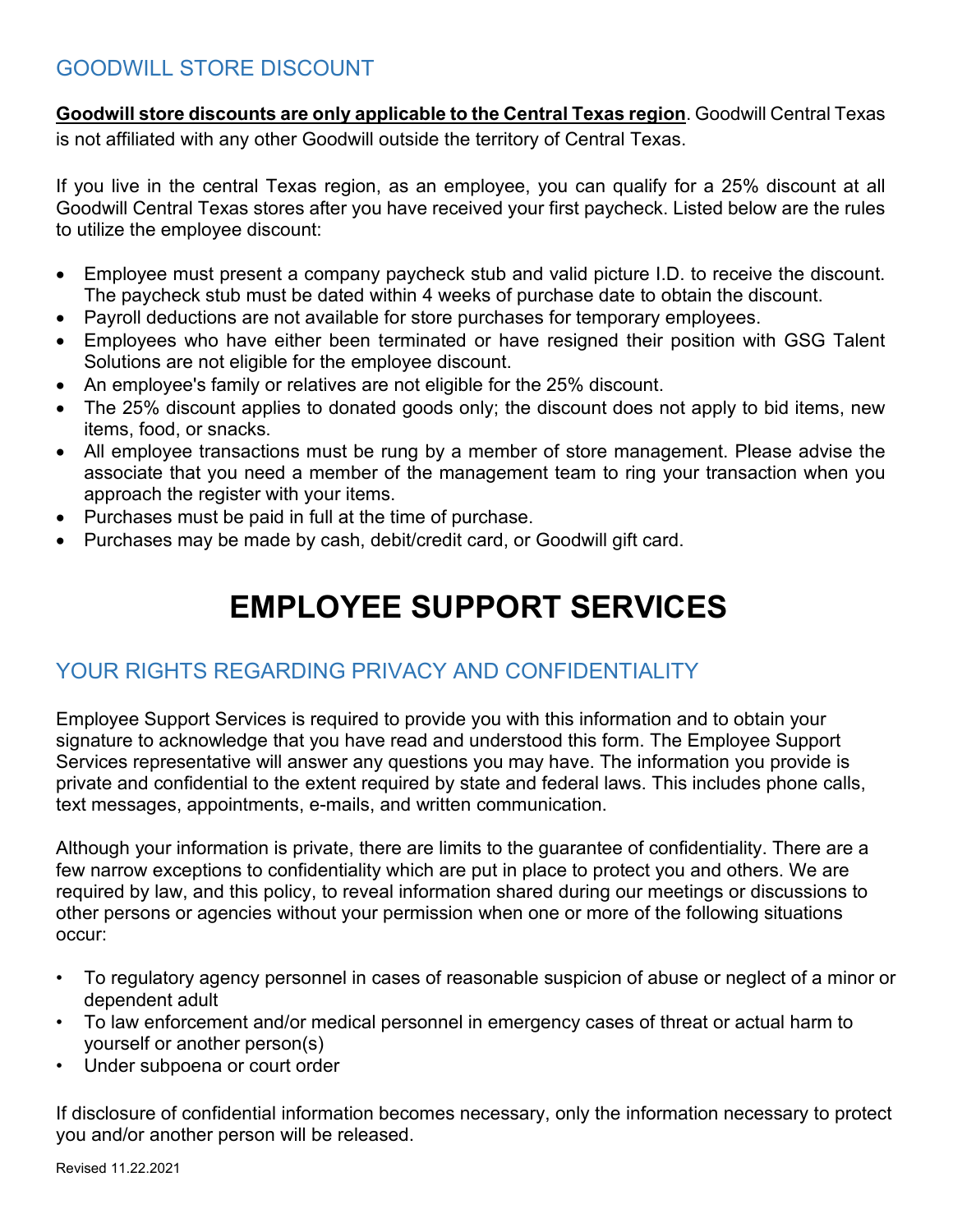Goodwill policy also states that information disclosed to Employee Support Services that suggests unsafe working conditions or illegal actions toward Goodwill as an organization must be reported to GSG Talent Solutions Leadership. This policy is in place to protect the safety of all GSG Talent Solutions employees. Examples include but are not limited to; use of controlled substance or impairment on the job, theft, and damage or destruction of property. Employees can report any of these actions to GSG Leadership, a member of the Employee Support Services team, or to the anonymous hotline at (800) 624-9178.

As outlined in the Health Insurance Portability and Accountability Act (HIPAA), we may use or disclose your Protected Health Information (PHI) for the purpose of Health Care Operations. Health Care Operations are activities that relate to the performance and operation of the program, which include activities such as internal and external auditing, accounting procedures, and client tracking system administrative support.

From time to time, Employee Support Services may find it necessary to consult about your case with other support staff to seek additional guidance to best support your needs. In these consultations, your Employee Support Services Representative will make every effort to avoid revealing your identity.

Services provided by Employee Support Services include counseling on issues surrounding family/relationship, financial, work/life balance, mental health, and stress management. The only requirement for utilizing Employee Support Services is that an employee is currently on an active assignment. Time spent with Employee Support Services is unpaid.

If you would like us to release information to someone, we may do so with your consent. You will be asked to sign an authorization for this purpose. The authorization must specify what information can be released, to whom, and for what purpose. The dates during which the authorization is valid must be indicated on the form. You may cancel your authorization at any time in writing.

- You have the right to indicate how you would like the Employee Support Services staff to contact you when needed.
- Employee Support Services records are not part of your Human Resource file or any other personnel files.
- Your personal information is entered into a locked electronic file.
- All paper records are kept secure in locked cabinets in the offices of Employee Support Services.
- Electronic records are also kept secure in encrypted company laptops and computers that are only accessed by your Employee Support Service Representative.
- You may ask to correct the factual information you provided in your first meeting with Employee Support Services at any time.
- You may review your personal information and, if requested, you will be given the opportunity to review your file unless Employee Support Services believes this could be detrimental to you. If you ask to review your file, Employee Support Services may prepare a summary for you to read in their office.

If you believe your privacy rights have been violated, you may file a written complaint with the Vice President of GSG Talent Solutions. GSG Talent Solutions will not retaliate against you in any way if you file a complaint.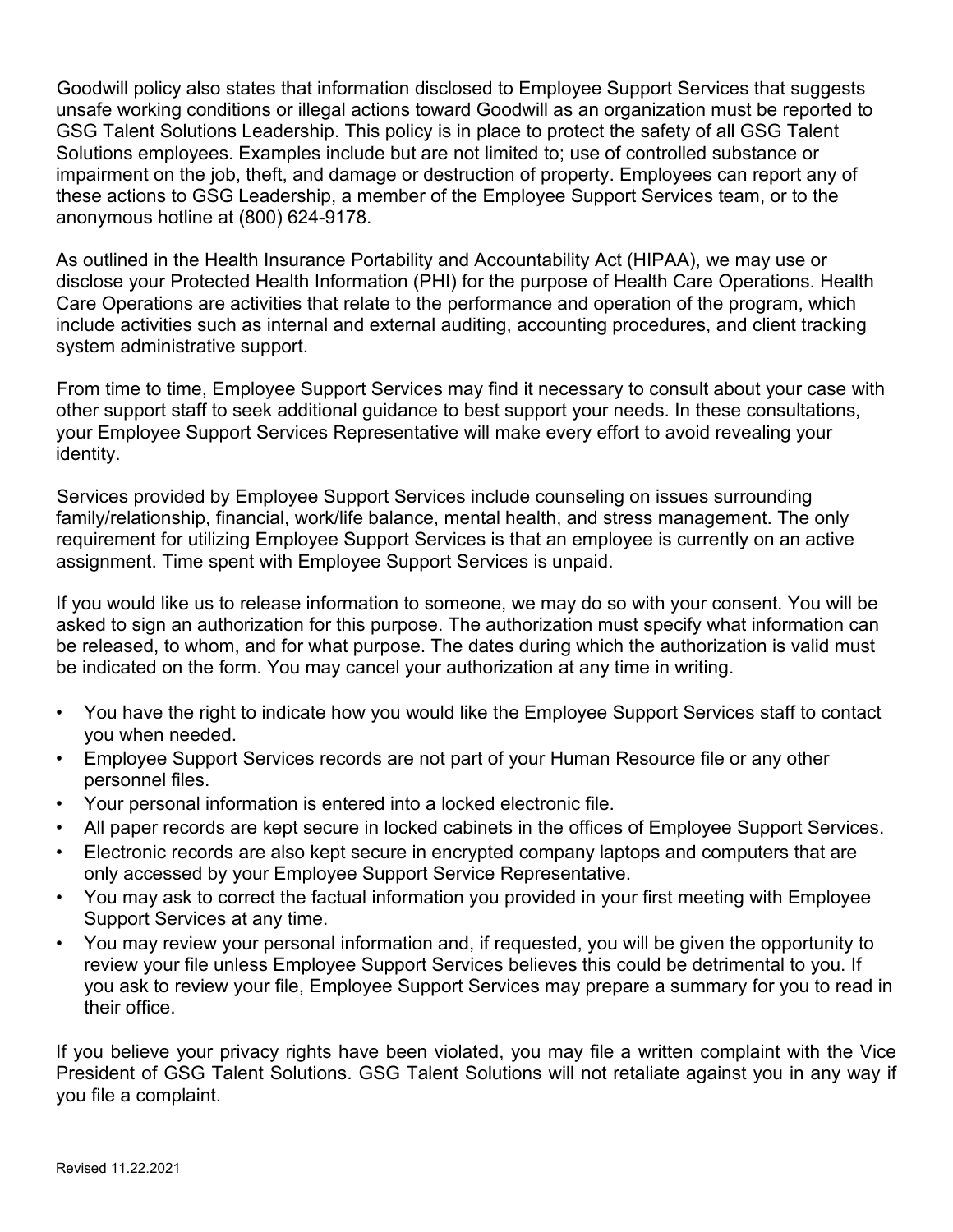# **CODE OF CONDUCT**

<span id="page-12-0"></span>As a GSG Talent Solutions (GSG) employee, you are required to represent the company in a professional and ethical manner and avoid the appearance of impropriety. Any violation may result in disciplinary action, up to and including termination.

Although this list is not all-inclusive, you must adhere to the following standards and use good judgment in all instances:

- Arrive promptly to the start of your shift and do not exceed your designated break and lunch times.
- Dress according to the standards of the workplace where you are assigned. If there is a specific uniform outlined by your assignment, follow those guidelines.
- Acceptance of an assignment means you agree to work the required schedule of the assignment. You also understand that schedules may be changed based on business needs, and whenever possible will be communicated as early in advance as possible.
- Excessive absenteeism and/or tardiness may result in limited future placement opportunities or termination of employment with GSG.
- If you will be late or miss work for any reason, notify both your work supervisor and GSG recruiter immediately. Failure to notify both parties can result in disciplinary action up to and including termination from this assignment and future assignments.
- Do not take any property for personal use. This includes merchandise, supplies, telephones, copy machines, fax machines, computers, etc.
- Do not check your personal email on office computers and do not use the internet for personal reasons. Computers to which you have access may be monitored.
- Do not use your mobile phone during work hours unless it is an emergency.
- Do not conduct personal business during office hours. This includes soliciting, reading personal material, making personal phone calls, eating while on duty, etc.
- Employees are paid for the reported and approved hours worked. Employees are responsible for accurately reporting their hours worked in a timely manner to ensure an accurate payroll.
- Employees agree to maintain confidentiality and privacy of any information made available to them during completion of a temporary assignment. Distribution, dissemination, or improper use of any confidential records will lead to disciplinary action, up to and including termination.
- Notify GSG promptly when you become available for work. Failure to notify us of your availability within one working day after the end of an assignment will affect your eligibility to receive unemployment benefits and future assignments with GSG.
- GSG Talent Solutions may terminate an employee on the first instance of a 'no call, no show' offence. If the employee is not terminated, the employee will be issued a written warning.
- Employees who have a second instance of a 'no call, no show' offence will be escalated to GSG Leadership for a decision on termination.
- 'No call, no show' infractions will reset after 6 months with exhibited improvement. This can be demonstrated through Employment Verification showing 6 months employment somewhere else or by taking a soft skills class.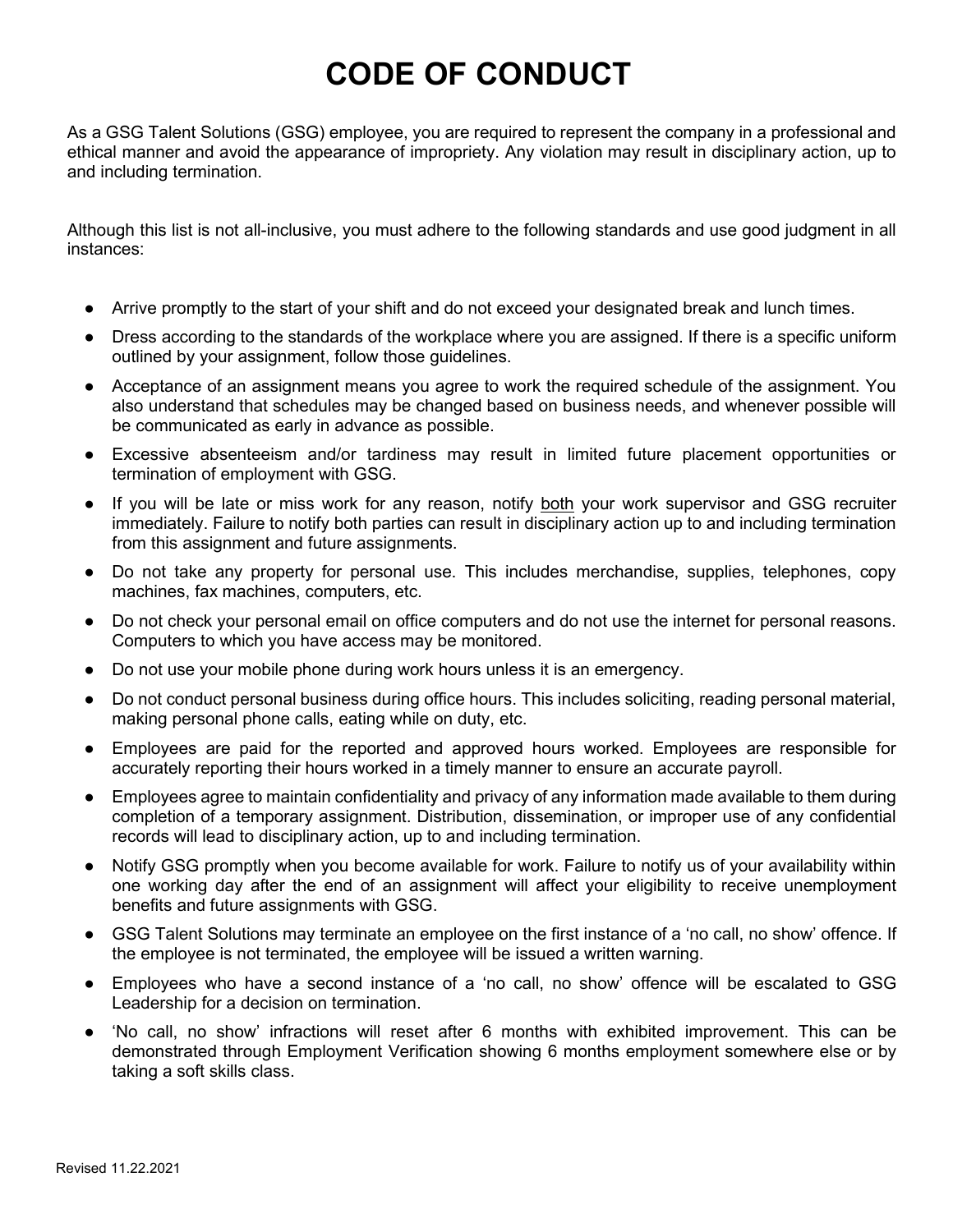# **REHIRE POLICY**

<span id="page-13-0"></span>To be eligible for rehire, returning employees must complete the same process as all other applicants to include:

- Submit a new application with a current address, phone number, work, and education history since the last employment with GSG Talent Solutions
- GSG Talent Solutions Leadership will review circumstances of previous employment to determine current eligibility for rehire.
- Recruiter will review qualifications and decide if skills match the position requirements.
- If selected, the returning employee must pass all pre-employment screenings as determined appropriate for the position.

# **POLICY FOR ELIMINATING DRUG ABUSE**

<span id="page-13-1"></span>To help ensure a safe and productive work environment. GSG Talent Solutions prohibits the use, possession, manufacture, distribution, transportation, or sale of controlled substances, inhalants, and/or alcoholic beverages while an employee is on duty or at a job site. GSG further prohibits any employee from working while impaired by the use of such substances. Any violation of this may result in disciplinary action, up to and including termination.

If GSG Talent Solutions has reasonable suspicion that an individual is working while impaired by a controlled substance, an inhalant, and/or alcohol, GSG Talent Solutions may refuse to permit that employee to continue to work, pending further investigation. Should this occur, GSG Talent Solutions will offer to provide transportation for the employee to take a 'Reasonable Suspicion' drug test. If the employee refuses to be escorted and/or to submit to a drug screen, the employee will be deemed to have screened positive which will result in immediate termination. An investigation, which includes a substance abuse test, will be performed in an expeditious manner. The confidentiality of the information developed in such an investigation will be preserved to the extent reasonably possible. However, such confidentiality will not apply to information supplied to law enforcement personnel in their official capacity.

GSG Talent Solutions requires a pre-placement drug screen for individuals who are selected for placement with customers who have made such screening a condition of placement. Where a preplacement drug screen is subject to government regulations or agency protocol, the appropriate drug screen procedure will be followed.

Employees who incur an on-the-job injury requiring more than basic first aid will be subject to a drug screen concurrent with treatment.

If an individual has a positive result for a prohibited substance, the employee is not eligible for employment and will be subject to termination. Similarly, if an individual refuses to take a drug screen or attempts to tamper with the specimen provided or otherwise alter the sample or results, the individual will be deemed to have a positive drug screen with the same consequences. Where the drug screen is the result of a work-related injury, the Workers' Compensation insurance carrier will be notified of the positive drug screen. The individual may be declined Worker's Compensation insurance coverage for the injury as a result of a positive drug screen.

Pre-employment drug testing may be conducted by GSG Talent Solutions. If additional testing is indicated, the additional testing will be conducted by a National Institute on Drug Abuse (NIDA) certified facility selected by GSG and the collection procedures established by the drug testing facility will be followed. Additional testing may be required if there is reason to believe the individual is under the influence of a prohibited substance not detected by the initial drug test.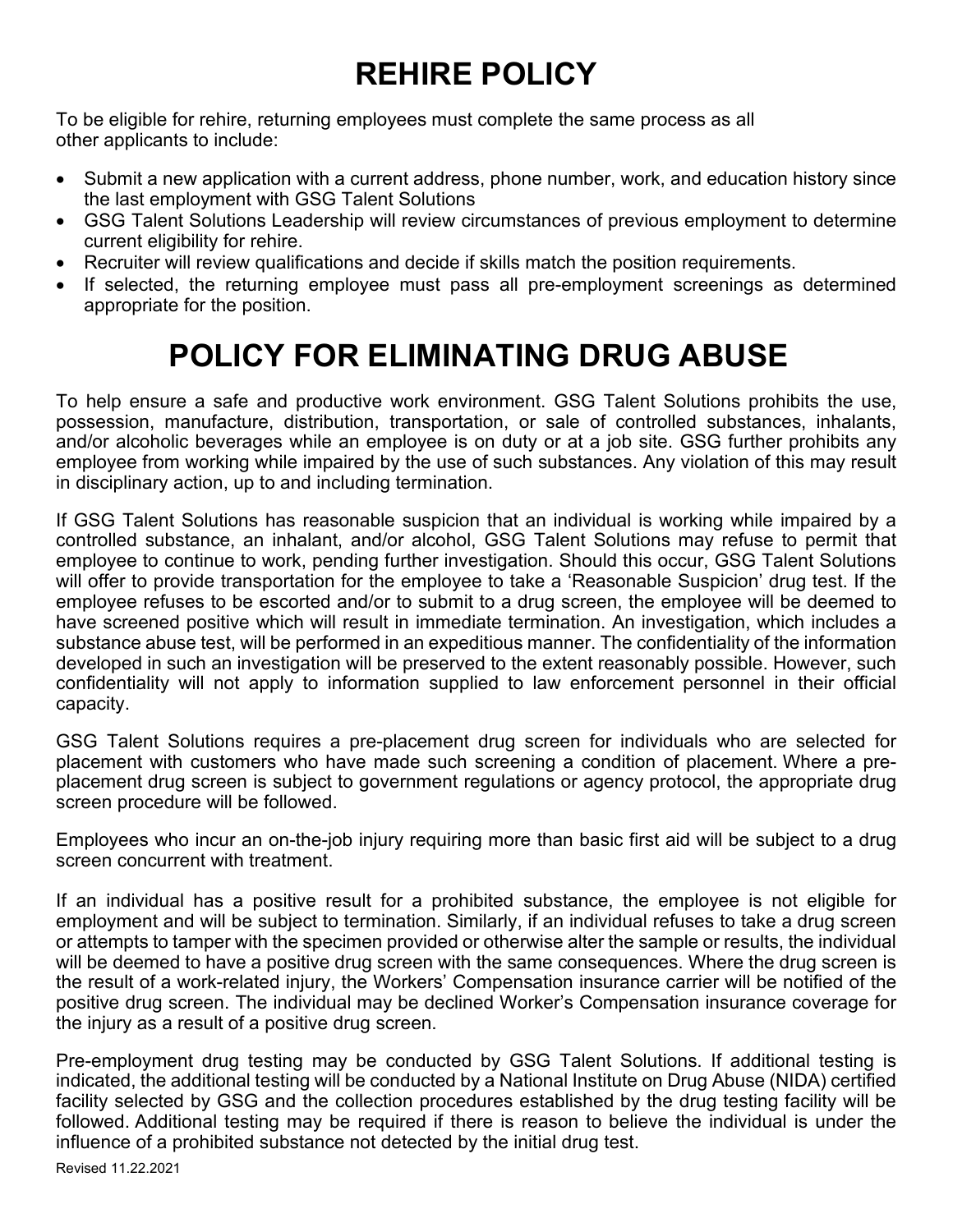# **EEO, DIVERSITY and HARASSMENT POLICY**

<span id="page-14-0"></span>GSG Talent Solutions is committed to a work environment in which all individuals are treated with respect and dignity. Each individual has the right to work in a professional atmosphere that promotes equal employment opportunities and prohibits discriminatory practices, including harassment. Therefore, GSG Talent Solutions expects that all relationships among co-workers will be business-like, free of bias, prejudice, and harassment.

### <span id="page-14-1"></span>EQUAL EMPLOYMENT OPPORTUNITY

It is our policy to provide equal employment opportunities to all employees and applicants for employment without regard to race, color, religion, sex (including pregnancy), national origin, age, physical or mental disability, genetics, sexual orientation, gender identity, veteran status, or any other protected status in accordance with applicable federal, state and local laws. Any employees with questions or concerns about equal employment opportunities in the workplace are encouraged to bring these issues to the attention of GSG Talent Solutions. GSG Talent Solutions will not allow any form of retaliation against individuals who raise issues of equal employment opportunity. If an employee feels that he or she has been subjected to any such retaliation, he or she should bring it to the attention their recruiter.

### <span id="page-14-2"></span>COMMITMENT TO DIVERSITY

GSG Talent Solutions is committed to fostering, cultivating, and preserving a culture of diversity and inclusion in which all employees are valued for their skills, experience, and unique perspective. This commitment is embodied in our company policies and in the way we do business. Working together as a diverse and inclusive organization is essential to our success.

We embrace and encourage our employees' differences in age, disability, race, ethnicity, family or marital status, gender identity or expression, language, national origin, physical and mental ability, political affiliation, religion, sexual orientation, socioeconomic status, veteran status, and other characteristics that make our team members unique.

### <span id="page-14-3"></span>DEFINITIONS OF HARASSMENT

Sexual harassment constitutes discrimination and is illegal under federal, state and local laws. For the purposes of this policy, sexual harassment is defined as unwelcome sexual advances, requests for sexual favors and other verbal or physical conduct of a sexual nature when:

- 1. Submission to such conduct is made either explicitly or implicitly a term or condition of an individual's employment.
- 2. Submission to or rejection of such conduct by an individual is used as the basis for employment decisions affecting the individual; or
- 3. Such conduct has the purpose or effect of unreasonably interfering with an individual's work performance or creating an intimidating, hostile, or offensive working environment.

Sexual harassment may include a range of subtle and not so subtle behaviors and may involve individuals of the same or different gender. Depending on the circumstances, these behaviors may include, but are not limited to: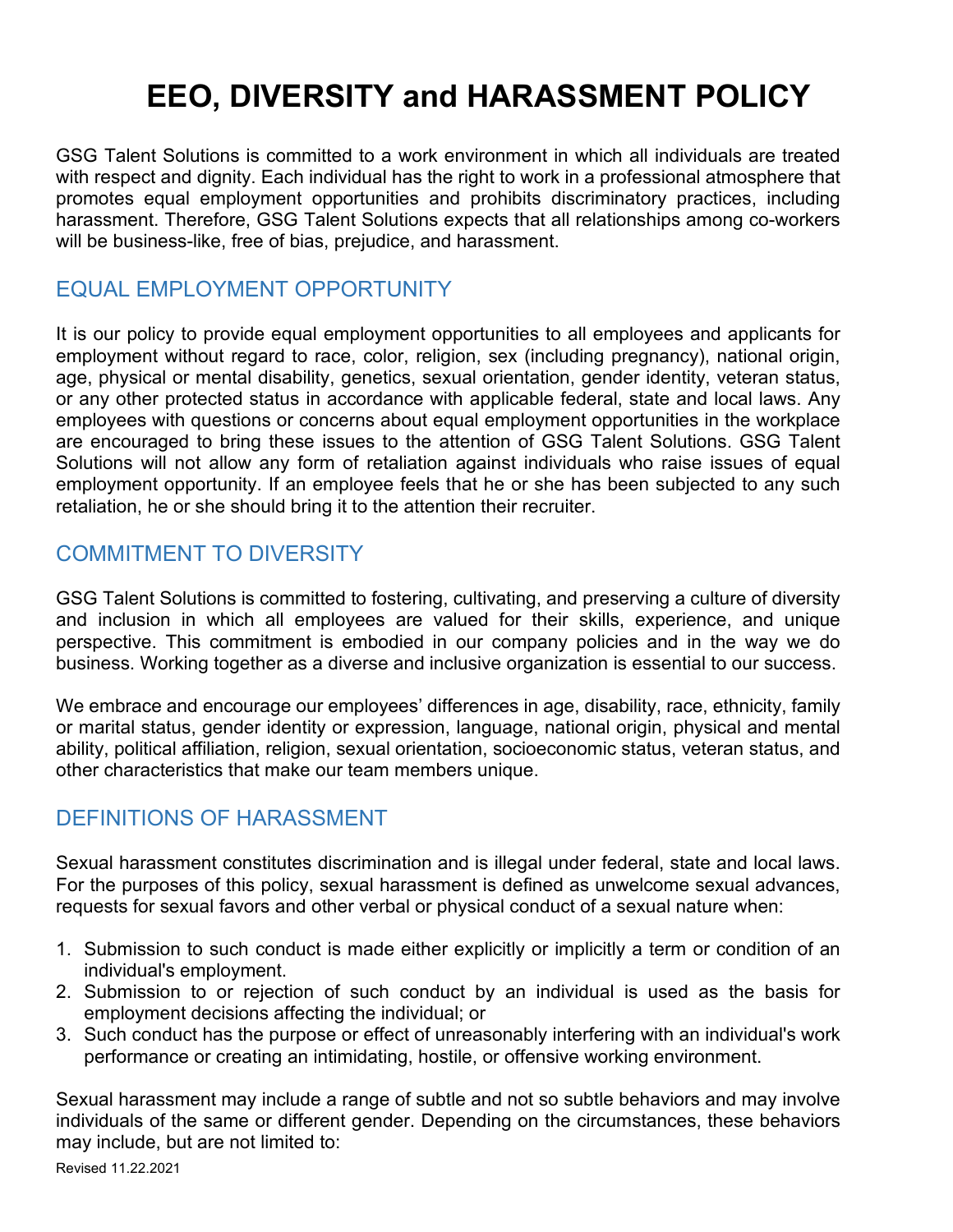- unwanted sexual advances or requests for sexual favors
- sexual jokes and innuendo; verbal abuse of a sexual nature
- commentary about an individual's body, sexual prowess, or sexual deficiencies
- ogling, whistling, or touching; insulting or obscene comments or gestures
- display in the workplace of sexually suggestive objects or pictures
- other physical, verbal, or visual conduct of a sexual nature

Harassment based on any protected characteristic is also strictly prohibited. Under this policy, harassment is verbal or physical conduct that denigrates or shows hostility or aversion toward an individual because of his /her membership in a class protected by law. This would also include the presumption of membership in a protected class or association with others in a protected class, such as relatives, friends or associates, and that:

- Has the purpose or effect of creating an intimidating, hostile or offensive work environment
- Has the purpose or effect of unreasonably interfering with an individual's work performance
- Otherwise adversely affects an individual's employment opportunities.

Harassing conduct includes, but is not limited to epithets, slurs or negative stereotyping; threatening, intimidating or hostile acts; demeaning jokes; and written or graphic material that denigrates and/or shows hostility or aversion toward an individual or group and that is placed anywhere on the employer's premises or circulated in the workplace.

### <span id="page-15-0"></span>INDIVIDUALS AND CONDUCT COVERED

These policies apply to all applicants and employees, whether related to conduct engaged in by fellow employees or someone not directly connected to GSG (e.g., customer). Conduct prohibited by these policies is unacceptable in the workplace and in any work-related setting outside the workplace, such as during business trips, business meetings and business-related social events.

### <span id="page-15-1"></span>REPORTING HARASSMENT

Every member of management has a duty to maintain a workplace free of harassment. This duty includes discussing the policy with all employees and assuring them that they are not required to endure insulting, degrading, or exploitative treatment.

Employees who believe that they have been subjected to or witnessed harassing behavior by co-workers, our customers, customer's employees or by our staff should report the alleged act immediately to their recruiter, member of GSG leadership, or may call the anonymous employee hotline at (800) 624-9178. If the harassment involves any of these people, the complaint can be taken to the Vice President of GSG Talent Solutions. Investigation of the report will be conducted by Human Resources.

All actions taken to resolve complaints will be conducted in a discreet and confidential manner. Employees shall not be retaliated against for reporting harassment or for participating in the investigatory procedure.

If an investigation results in findings that an employee did harass another employee or client in any form, the employee in question will be subject to disciplinary action, up to and including termination.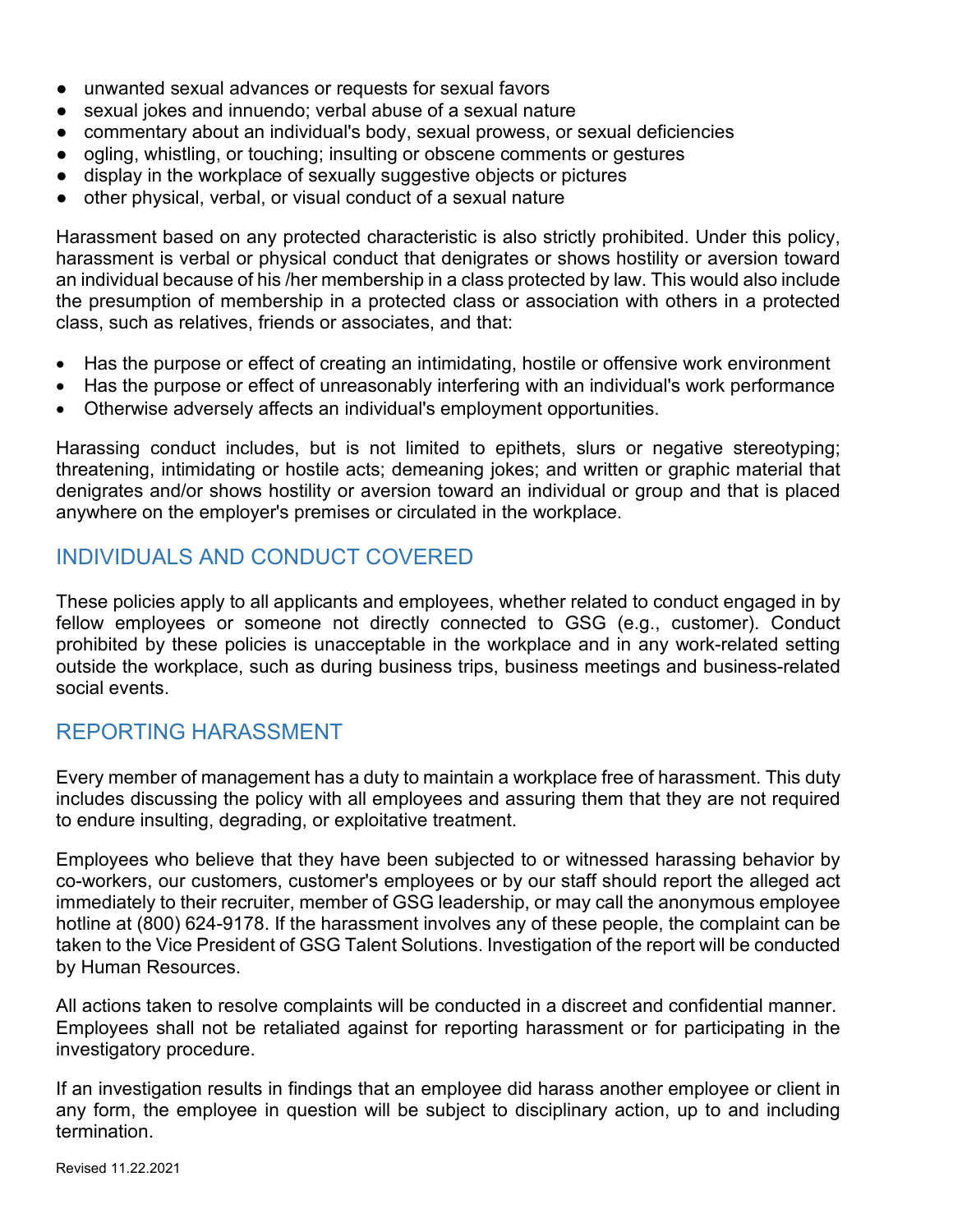### <span id="page-16-0"></span>FAMILY MEDICAL LEAVE ACT Policy (FMLA)

The Family Medical Leave Act provides eligible employees with 12 weeks of unpaid leave each year for reasons related to family and medical concerns. GSG Talent Solutions uses a rolling 12-month year to determine eligibility. This year is measured backward from the date an employee requests to use FMLA leave.

An eligible employee is defined as:

- 1. An employee who has worked for GSG Talent Solutions for a total of at least 12 months,
- 2. An employee who has worked at least 1,250 hours during the prior 12 months and
- 3. An employee who has worked at a location where GSG Talent Solutions employs at least 50 employees within a 75-mile radius.

FMLA leave is a protected leave of absence, meaning the employee will be placed in the same or equivalent position upon return or at the end of the 12 weeks. Employees will continue to be covered by benefits during FMLA leave and are responsible for paying their portion of the premiums. If an employee returns to work with an unpaid premium balance, future pay may be subject to additional premium deductions until premiums have been paid.

Employees must request leave to be designated as protected FMLA leave; such leave may be used for the employee's own serious health condition, to care for a family member with a serious health condition, the birth or adoption of a child or other circumstances related to the health and care of a family member in the US Armed Services, for which an employee may be eligible for up to 26 weeks of leave.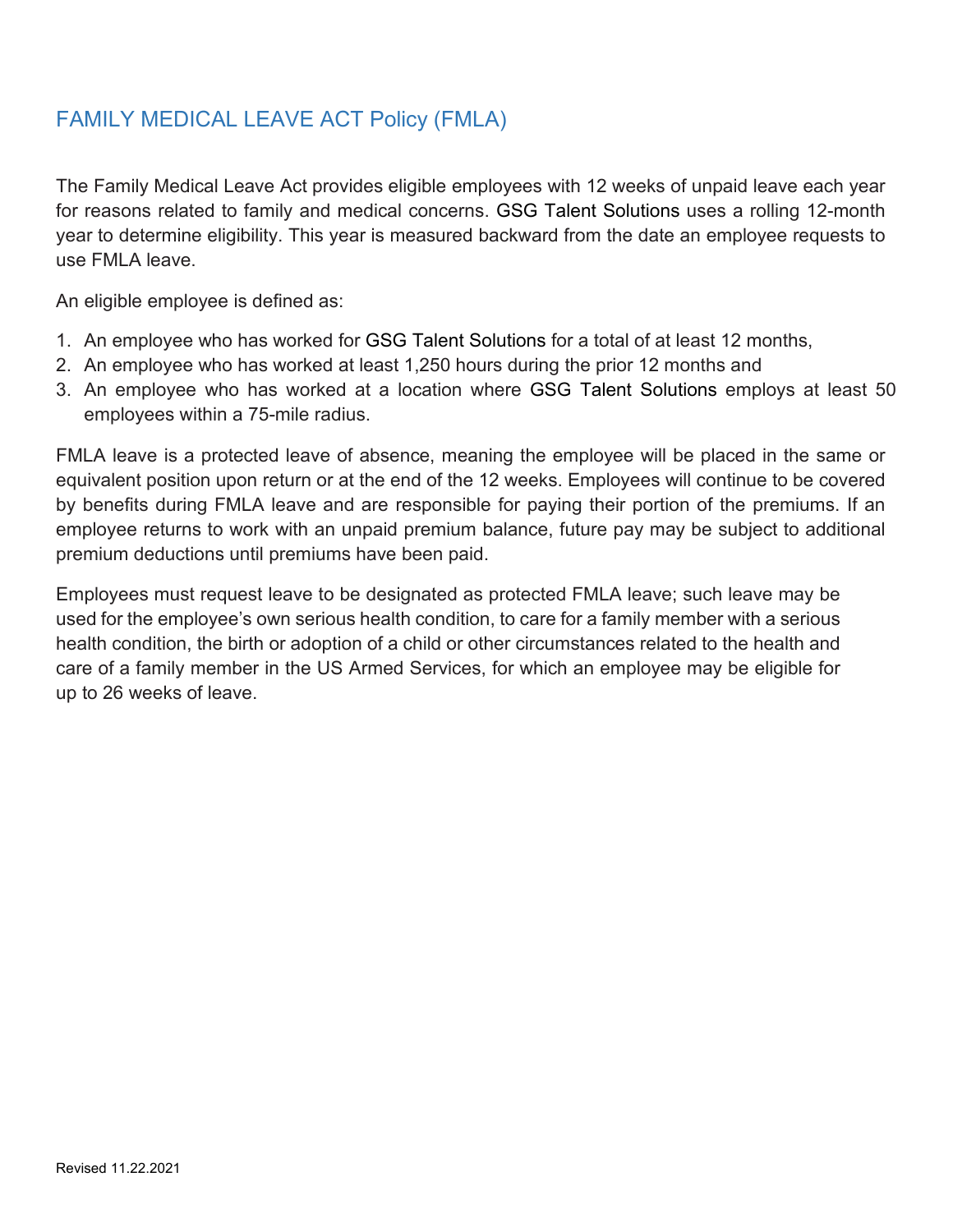# <span id="page-17-0"></span>**RIGHTS AND RESPONSIBILITIES OF EMPLOYEES**

- 1. You have a right to be treated with dignity and respect at all times, and you are responsible for treating others with respect.
- 2. You have a right not to be discriminated against based on membership in a protected class, and you are also responsible to treat others fairly and not discriminate against them.
- 3. You have a right not to be subjected to retaliation, neglect, humiliation, harassment, exploitation (financially or otherwise), abuse in any manner (physical, sexual, psychological, or otherwise), and you are also responsible to work and socialize in an appropriate manner.
- 4. You have a right to be given access to available software training programs in order to enhance your job performance and you are responsible for utilizing that resource.
- 5. You have a right to seek medical and other treatment with your own resources, and you are also responsible to inform your supervisor and GSG if you plan to be absent.
- 6. You have a right to have information regarding your qualifying medical condition kept confidential, and you are responsible to keep private information to yourself.
- 7. While you are an employee, you have a right to review your personnel file, question and receive timely answers to anything in which you do not agree, and you are responsible to keep private information to yourself.
- 8. You have the right to access self-help and advocacy support services, and you are responsible for utilizing these services.
- 9. You have a right to take personal items to your assignment, and you are responsible for their safe keeping and appropriate use.
- 10. You have a right to receive payment for work that you do and are responsible to put forth your best effort at work and to turn in weekly, legible timecards.
- 11. You have a right to be referred to other organizations, including legal entities, for services and you are responsible for informing staff if there is something you need.
- 12. You have a right to communicate with your on-site supervisor and with any of GSG Team Members, and you are responsible for communicating any needs to the appropriate party.
- 13. You have a right and responsibility to report incidents to your on-site supervisor and your designated GSG Representative, if you believe your rights are being violated. You have the right to use GSG Grievance Procedure and to ask for investigation of any infringement of rights. You are responsible for stating your grievance in a respectful and timely manner.
- 14. You have the right to accept or refuse any assignment offered, and it is your responsibility to understand how this could affect your unemployment benefits.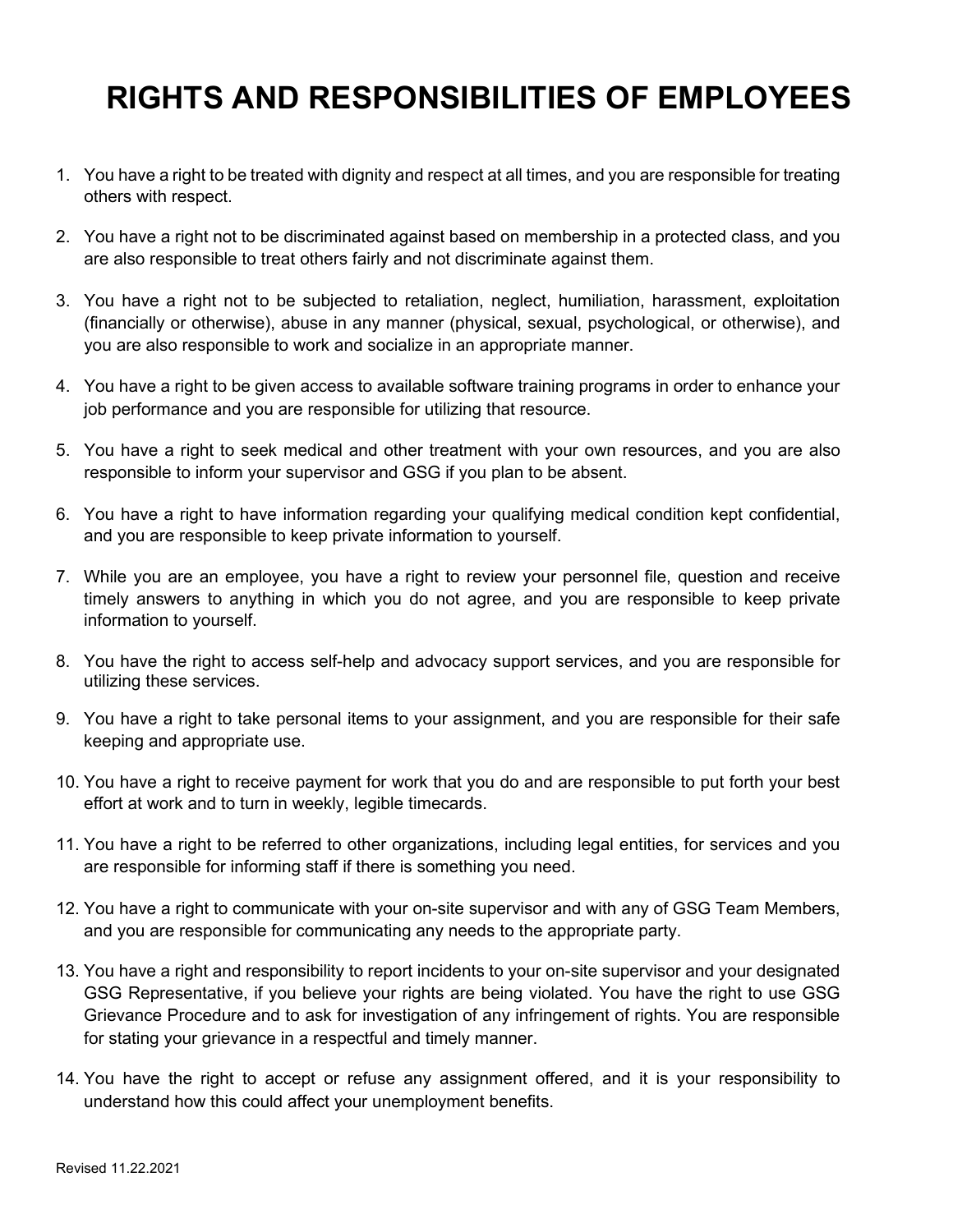# **WORKERS' COMPENSATION**

<span id="page-18-0"></span>We carry insurance covering work-related injuries. Injuries may not be compensable, that is you may not be able to collect benefits if:

- The injury occurred while the employee was intoxicated or under the influence of an illicit substance
- The injury was an intentional effort to cause harm to self or others
- Injury was caused by another for personal reasons
- Injury occurred during voluntary off-work activity
- Injury was an act of God
- Injury occurred during horseplay

Report all on the job injuries to your onsite supervisor and GSG Talent Solutions immediately to ensure you receive proper medical treatment. You must contact GSG Talent Solutions to complete an incident report. Failure to report and complete the required incident report within 24 hours jeopardizes your right to benefits in connection with the injury.

Properly completing the reports, accurately and in a timely manner, allows GSG Talent Solutions to investigate the cause of the injury and identify and remove potential hazards, preventing injury to other GSG Talent Solutions employees, as well as accurately provide Safety Reports according to Federal reporting requirements.

Employees who are out during a period of recovery for Worker's Compensation must adhere to policies for communicating with their supervisor or management.

# **WORKPLACE VIOLENCE**

<span id="page-18-1"></span>GSG Talent Solutions has a Zero Tolerance Policy concerning workplace violence. Any act or threat of physical violence, including any form of intimidation, harassment and/or coercion, which involves GSG Talent Solutions staff or customers, when it occurs in connection with employment will not be tolerated at any time. Violations of this policy will lead to disciplinary action, up to and including termination and/or legal action as appropriate.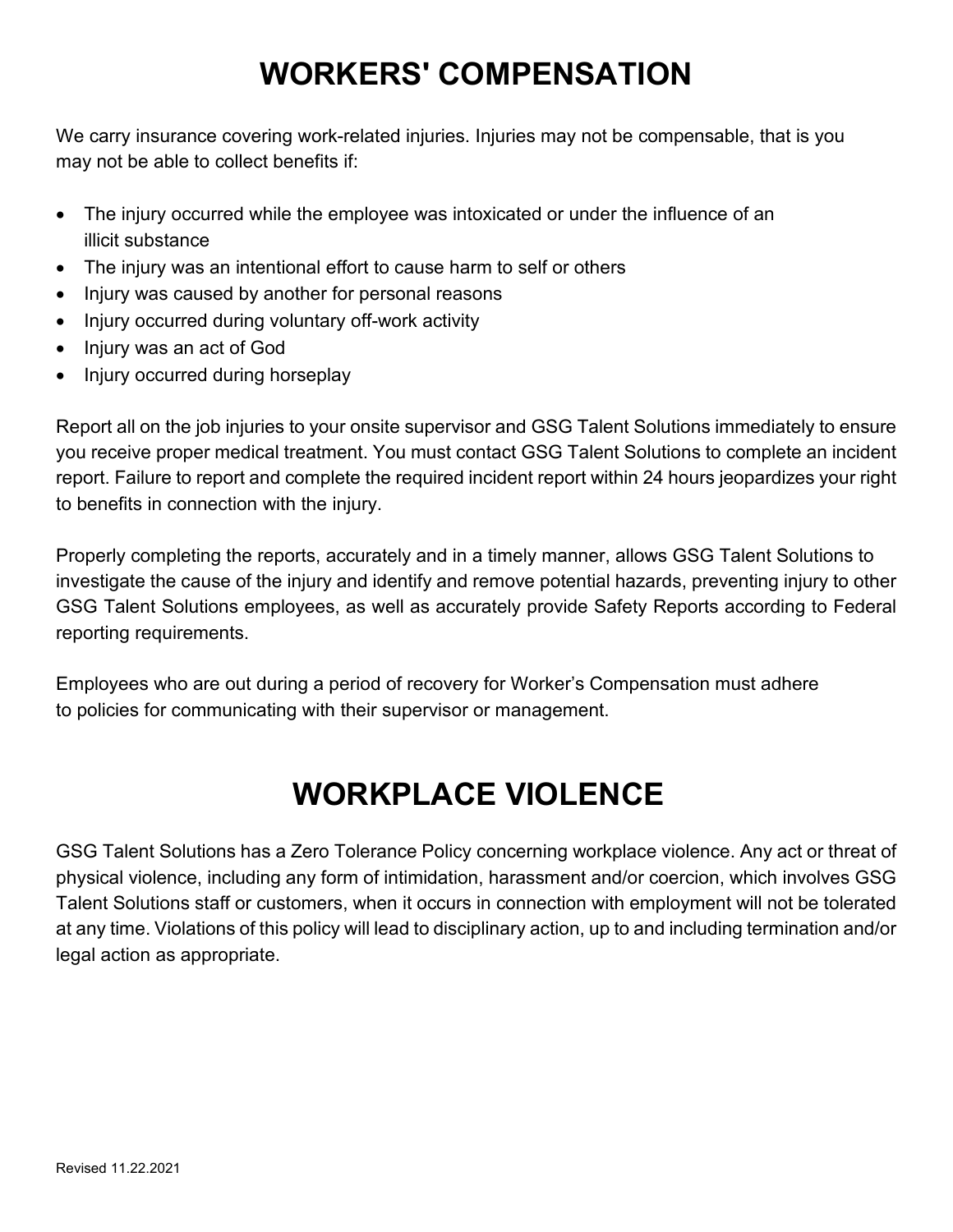# **SAFETY PROCEDURES**

<span id="page-19-0"></span>Your safety is of primary importance to GSG Talent Solutions. As an employee, you are our most valuable asset. As a GSG Talent Solutions employee, you are expected to help yourself and others avoid accidents. Communication is the key to an effective safety program.

While there is no substitute for practicing common sense and being alert to hazards in the work area, you have an obligation to comply with the following requirements to make the workplace safe for yourself and your fellow employees. You must:

- Follow safe practices for the work area and for your job. If you are unsure of policies/practices, then ask your supervisor.
- Report all unsafe work conditions or instructions to your GSG Talent Solutions recruiter immediately for assistance.
- If you are injured or become ill on the job, you must report the injury or illness to GSG Talent Solutions. If you seek medical care in relationship to your injury, please contact GSG Talent Solutions prior to obtaining medical care.

In keeping with policy to provide a workplace free of known hazards and to provide effective safety for all employees, this program is established to help reduce the risk of work-related injury and illness to GSG employees.

In addition to reporting your injury or illness, you must also do the following:

- If it is necessary for you to go to the doctor or hospital, notify GSG of your expected recovery time immediately after you receive primary medical treatment and after each succeeding appointment with the doctor. Provide a completed 'Work Status Report' after each visit with the doctor and submit all paperwork from the physician to your GSG Talent Solutions recruiter or a member of GSG Leadership.
- If possible, contact the GSG Leadership Team for assistance with completing the employee injury report prior to receiving medical care. If placed on work restrictions, we will make every effort to accommodate those restrictions.
- Submit to drug and alcohol screening by the doctor at the time of primary medical treatment.
- Follow the instructions, advice, and medical treatment prescribed by the doctor and keep all scheduled appointments to fulfill the prescribed medical treatment plan.
- Failure to follow these instructions may lead to termination of employment, and denial of your workers compensation claim.